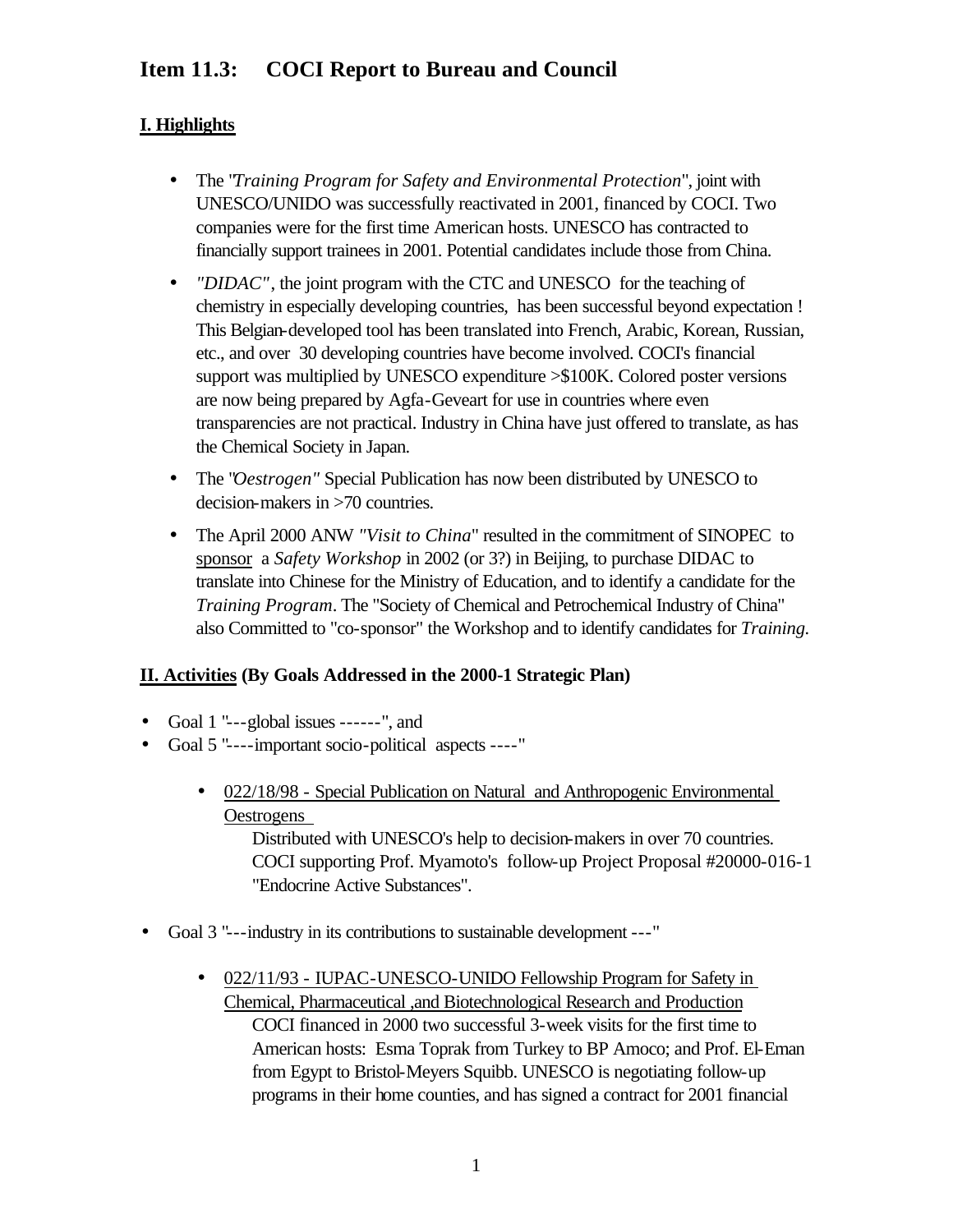## **Item 11.3: COCI Report to Bureau and Council**

support of new trainees. BMS have agreed to host again in 2001, and candidates include those from China.

- 022/16/98 Workshop on Safety in Chemical Production August 2001 Workshop organized in Senegal. SINOPEC committed to sponsor a COCI-organized Workshop in Beijing in 2002(or3?)*.* The "Society of Chemical and Petrochemical Industry of China" to be a partner.
- 022/15/95 "Identification" Molecular Basis of Biodiversity To represent the views of industry, participated in planning meetings and in the final drafting of "Recommendations" during the April 2001 Workshop in Kunming.
- Reaction Pathways and Processes in Green/Sustainable Chemistry Have tried to communicate throughout IUPAC the concerns of many in industry over the "Green" terminology.
- Goal 4 "---effective channels of communication ---"
	- 022/15/95 "Identification" Reliability Problems in Chemical Measurement Brought to the attention of industry and government that a wide variation (>100%) exists in trace element analysis in water from even "accredited labs". This includes Pb and Cd, for which governments are formulating regulations.
- Goal 6" --- enhancement of education in chemistry ----"
	- 022/17/98 DIDAC

In cooperation with the CTC, UNESCO, and Agfa-Geveart, we have promoted/financed this unique, Belgian-developed tool for the teaching of chemistry, especially in developing countries. The contributions of UNESCO have been outstanding - it is now available in many languages and over 30 countries are considering its use, a number increasing monthly. It has already been adopted in Korea and Russia among others. Agfa is now developing a color-poster version, and China and Japan have recently committed resources.

• Goal 8 "--- broaden the geographical basis ----"

This goal was addressed by my April 2000 visit to China which gained the commitment of SINOPEC and to the "Society of Chemical and Petrochemical Industry of China" to several IUPAC activities, and which may also gain us more Company Associates in this region. The recent addition of a COCI Representative from CEFIC also addressed this goal.